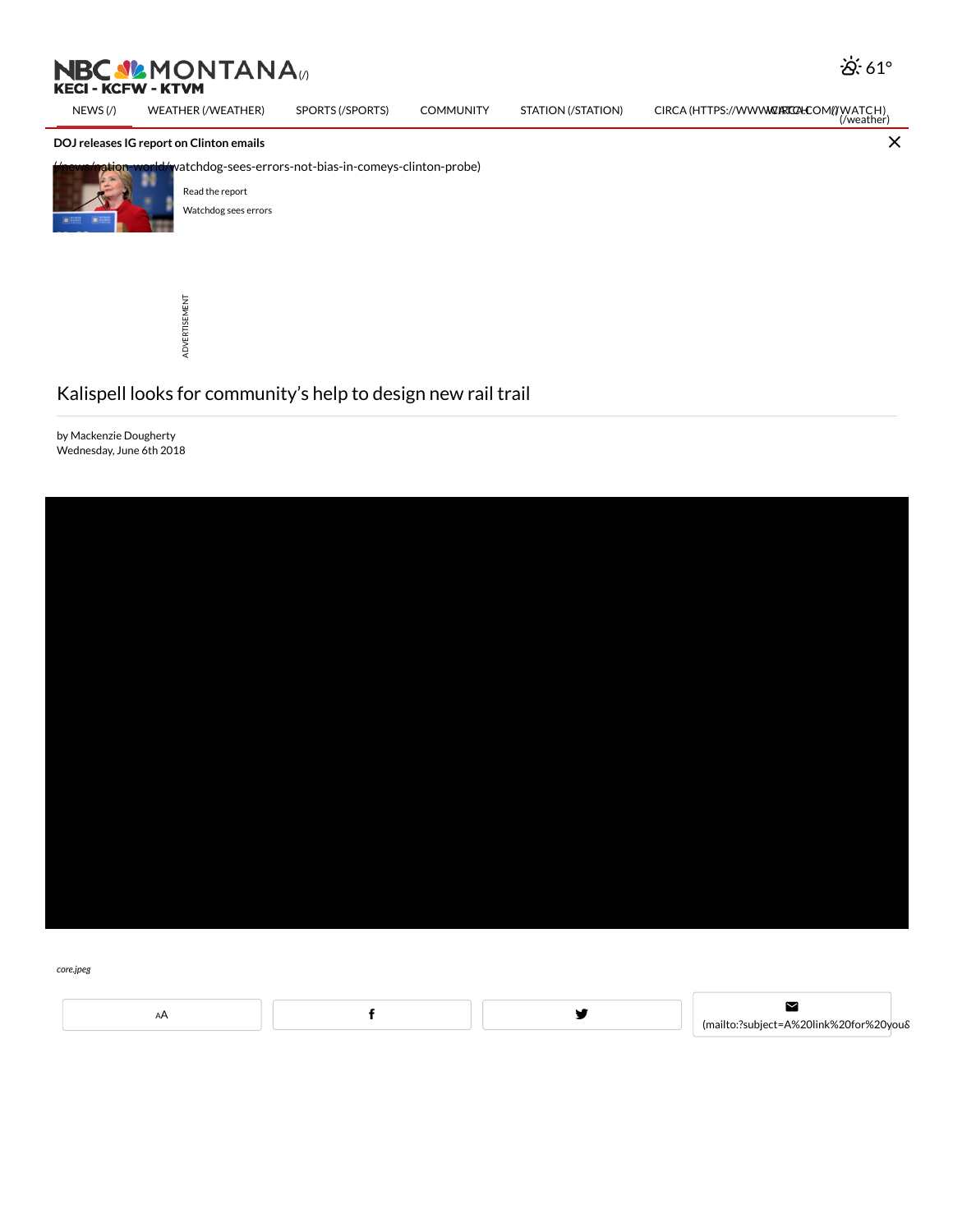

 $\mathbf{y}$ T WIT T E R

 $\blacksquare$ [MAIL](mailto:?subject=A%20link%20for%20you&body=You%20should%20read%20this!%0A%0Ahttp://nbcmontana.com/news/local/kalispell-looks-for-communitys-help-to-design-new-rail-trail)





N E [W](http://nbcmontana.com/) S (/) WE[AT](http://nbcmontana.com/weather)HER (/WEATHER

R) SPORTS (/SPORTS

[S\)](http://nbcmontana.com/sports) COMMUNITY

S [TATIO](http://nbcmontana.com/station) N (/ S TATIO

 $\text{RENDING}$ <br>  $\text{CIRCA (HTTPS://WWWW@RTCA:COM/ (WATCH)\n (Wearher))$